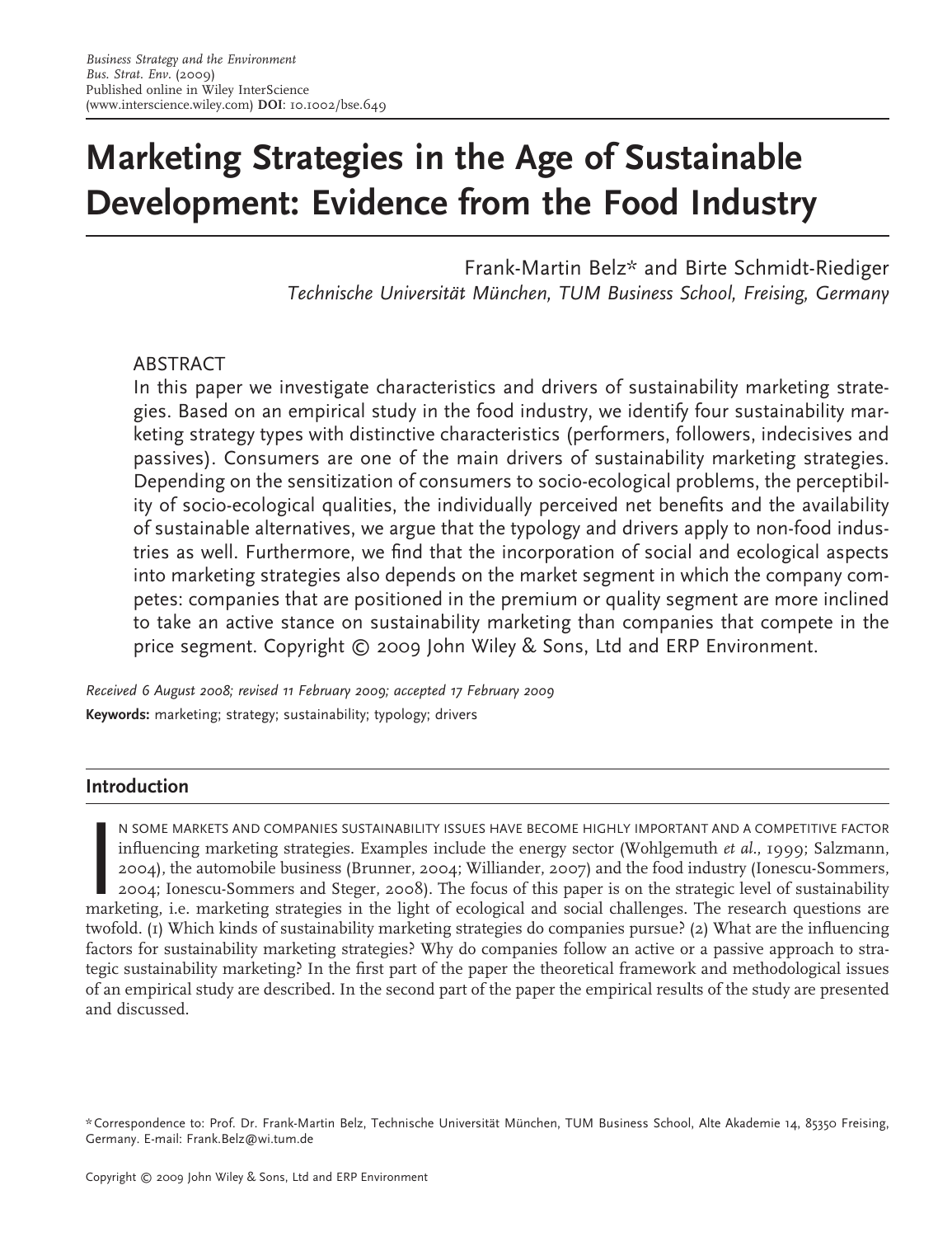# **Theoretical Framework**

#### **Characteristics of Strategic Sustainability Marketing**

Sustainability marketing can be defined as 'building and maintaining sustainable relationships with customers, the social environment and the natural environment' (Belz, 2008; Belz and Peattie, 2009). By creating social and environmental value, sustainability marketing tries to deliver and increase customer value. Similar to the modern marketing concept, sustainability marketing analyses customer needs and wants, develops sustainable solutions that provide superior customer value, and prices, distributes and promotes them effectively to selected target groups. The segmentation of the market, the selection of certain target groups and the positioning of products are strategic decisions of sustainability marketing – aside from the social and ecological product qualities.

Generally, geographic, demographic, psychographic and behavioural variables are used to segment consumer markets. The socio-ecological consciousness of consumers is one psychographic segmentation variable that can be used. On the basis of this criterion three different consumer groups can be differentiated (Belz, 2006, 2008). The first group has a very high level of socio-ecological consciousness and they are willing to act upon it ('socioecological actives'). From their point of view, social and ecological product features play a very important role in buying decision making processes. Usually, this consumer group is relatively small, and represents the innovator consumers of sustainable products. The second group has a high level of socio-ecological consciousness ('socioecological approachables') (Schmidt-Riediger, 2008). The members of this group are often willing to pay a higher price for the perceived value added, but they are reluctant to make any compromise when it comes to the quality of the product. They represent the early adaptors of sustainable products. The third group is not particularly conscious about social and ecological issues ('socio-ecological passives'). Usually, socio-ecological product features are not perceived as value added. Thus, this group is not willing to compromise with respect to performance or price. They represent the majority adopting sustainable products.

Companies that segment the market according to the socio-ecological consciousness of consumers can target one of the three main groups identified. The targeting of one of these groups usually corresponds to the three generic competitive strategies according to Porter (1998): focus, differentiation and cost strategies. The concentration of a certain market niche is typical of focus strategies. The selected niche is determined by either a certain consumer group, a specific geographic region or a particular product assortment. In the case of strategic sustainability marketing the niche strategy focuses on the socio-ecological actives. Differentiation as the second competitive strategy means creating and marketing a product with a certain unique selling proposition. A company can differentiate itself, for example, by means of a particular technology, design, image, after-sales services, distribution network, price or product quality. This strategy requires an excellent company reputation, which is often accompanied by a smaller market share due to its exclusiveness. The consumers who buy these products are not particularly price sensitive but are highly quality/brand conscious. Companies following this strategy can demand higher prices and achieve above average earnings. However, this does not mean that costs can be ignored. Rather, it means that they simply do not form the primary strategic goal. In terms of strategic sustainability marketing the differentiation strategy targets the socio-ecological approachables. By contrast, the strategic goal of the third competitive strategy is to achieve overall cost leadership. This can be realized with the help of a number of costsaving methods such as tight control of variable costs and overheads, minimization of research and development as well as advertising costs and taking advantage of economies of scales. Low cost strategies are compatible with ecologically orientated strategies when the emphasis is on eco-efficiency, the avoidance of waste and the creation of products that are resource efficient to produce and use. This strategy often requires a higher market share in order to gain significant cost advantages by means of bulk buying and selling in larger quantities. Companies pursuing a cost strategy usually target consumers who are price sensitive. This group matches with the socioecological passives.

Depending on the selected target groups, social and ecological aspects are emphasized more or less in product positioning. Basically, there are four possibilities (Meffert and Kirchgeorg, 1998).

1. Socio-ecological criteria play a dominant role in product positioning. Socio-ecological advantages are communicated as primary benefits; quality and price are secondary benefits.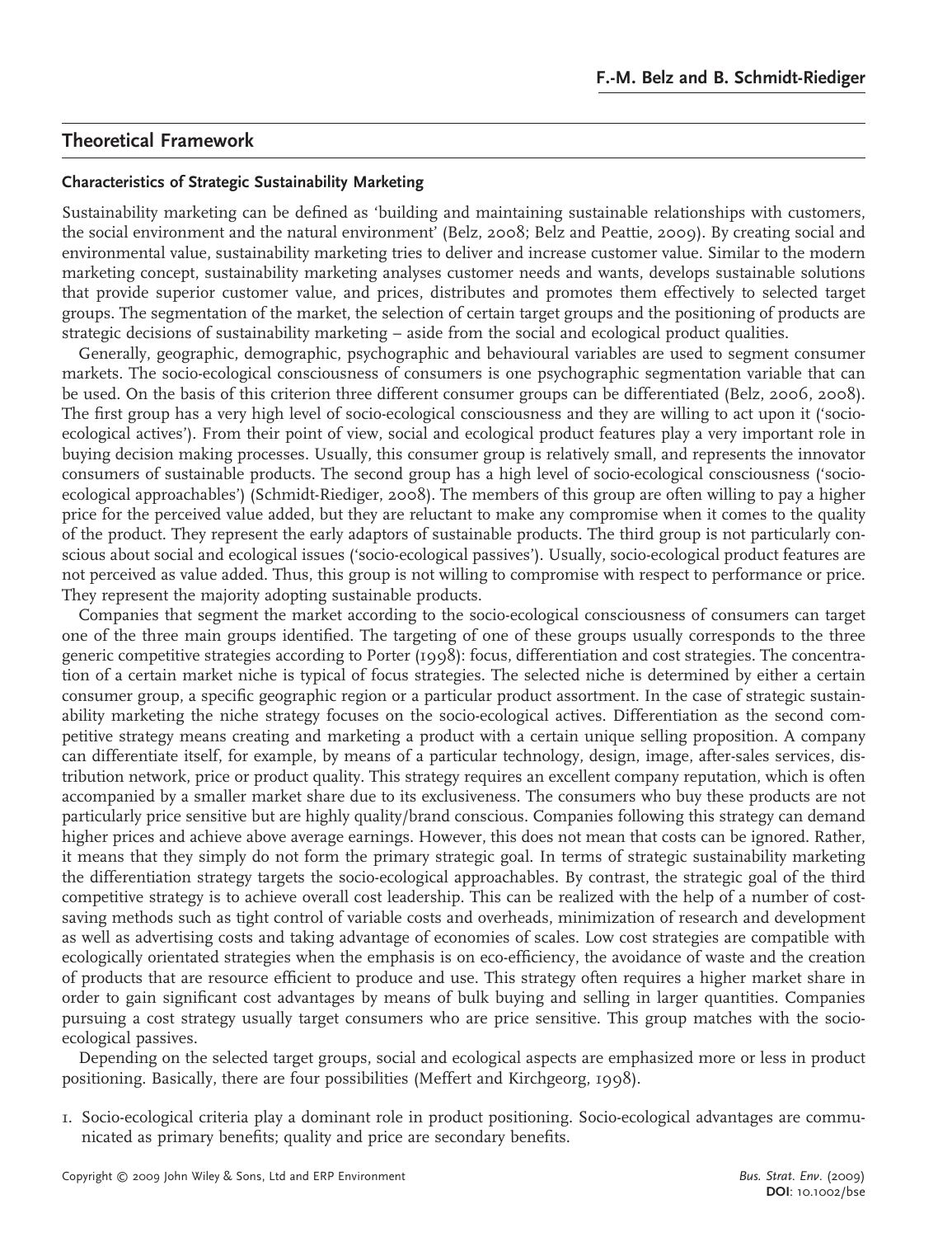- 2. Socio-ecological criteria play a significant role in product positioning, but they are not predominant. They are equal to quality and price.
- 3. Socio-ecological criteria are integral parts of the quality dimension.
- 4. Socio-ecological criteria do not play any role in the product positioning and communication.

The first positioning approach fits with the niche strategies of small sustainability pioneers. They primarily aim at consumer groups that are highly sensitive to socio-ecological issues and behave accordingly (socio-ecological actives). The second and third positions correspond to the differentiation strategies of medium-sized and large sustainability leaders. They target consumer groups that are sensitive to socio-ecological issues and are willing to pay a premium if the quality is right. In many consumer good markets these kinds of target group represent important, growing segments. A number of case studies show that the skilful combination of socio-ecological criteria with (classical) buying criteria such as performance, functionality, design, durability, taste and freshness to create 'motive alliances' is critical to success (Belz, 2001; Ottman *et al.*, 2006). The fourth position is consistent with overall cost leadership and price strategies. It is aimed at consumer groups that are highly price sensitive. They hardly pay any importance to socio-ecological issues and they are not willing to pay a premium (socioecological passives).

#### **Determinants of Strategic Sustainability Marketing**

Which external and internal factors influence sustainability marketing strategies? Why do some companies target socio-ecological active consumer groups and integrate socio-ecological criteria into their product positioning, whilst others do not? Based on stakeholder theory, we can assume that strategic decisions in sustainability marketing are influenced by different kinds of stakeholder, public exposure and industry membership.

A number of studies have identified the consumer as a key driver for environmental/sustainability management in general (e.g. Arora and Gangopadhyay, 1995; Henriques and Sadorsky, 1996; Fineman and Clarke, 1996; Ytterhus *et al.*, 1999; Videras and Alberini, 2000; Khanna and Anton, 2002; Delmas and Toffel, 2004; González-Benito and González-Benito, 2006) and for environmental/sustainability marketing in particular (Wong *et al.*, 1996; Belz, 2003, 2005). Consumers strongly influence the 'business case' for sustainability (Dyllick and Hockerts, 2002; Ionescu-Somers, 2004). They can respond to the company's action either positively by purchasing its products or negatively by boycotting its products (Henriques and Sadorsky, 1999; Porter and Kramer, 2006). Thus, we propose the following hypothesis.

# *H1. The higher the perceived influence of consumers, the more likely it is that companies will pursue an active sustainability marketing strategy.*

Retailers act as 'sustainability gatekeepers' between manufacturers and consumers (Ytterhus *et al.*, 1999). Due to their purchasing power they largely control whether sustainable food products are made widely available, in which ways they are promoted, and to what extent. The role of retailers as sustainability gatekeepers is ambiguous, especially in the German food market. On the one hand they discount product prices to such an extent that there is little room for sustainability considerations (Ionescu-Somers, 2004). On the other hand retailers play a decisive role in marketing sustainable food products beyond niches, i.e. 'mainstreaming' sustainable food products (Ionescu-Somers, 2004; Wirthgen, 2005). In several European countries retailers actively promote sustainable food products and launch their own sustainability retail brands (Grabner-Kräuter and Schwarz-Musch, 1999; Belz, 2004). Thus, it seems that food retailers are another key external driver for sustainability marketing. We propose the following hypothesis.

#### *H2. The higher the perceived influence of retailers, the more likely it is that companies will pursue an active sustainability marketing strategy.*

Competitors are another driver of sustainability marketing, as shown by empirical studies in Switzerland and the US (Belz, 2003, 2005; Marshall *et al.*, 2005). In terms of offering new green products, competitive forces are not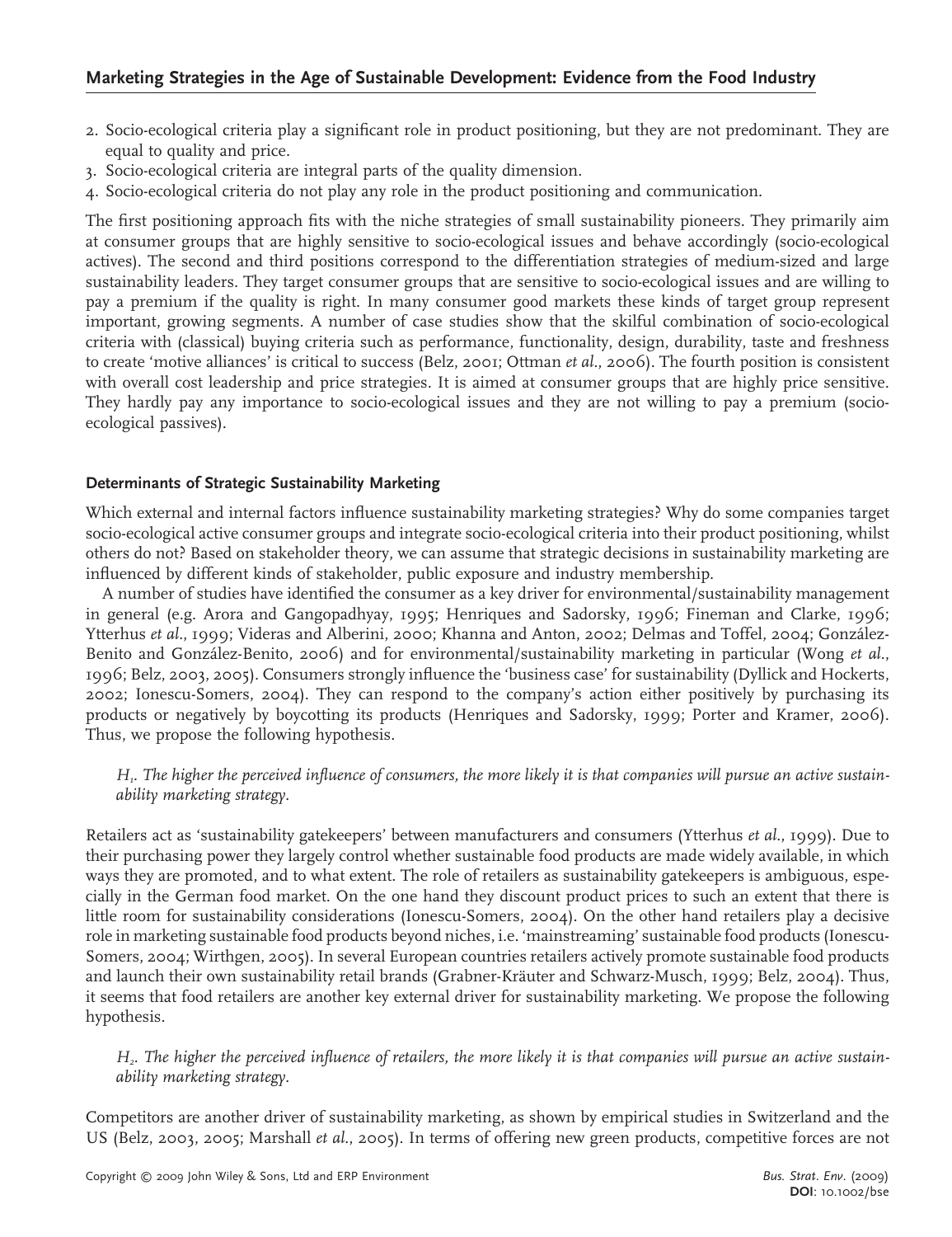quite as important for companies as consumer pressure (Wong *et al.*, 1996). However, as the demand for sustainable food products rises and as competitors start fulfilling the unsatisfied demand by offering more sustainable alternatives, so other food processing companies are likely to follow suit. Therefore we propose the following.

*H3. The higher the perceived influence of competitors, the more likely it is that companies will pursue an active sustainability marketing strategy.*

According to literature studies and empirical research, legislators are one of the most influential external drivers for a company's social and environmental (marketing) commitment (e.g. Lawrence and Morell, 1995; Wong *et al.*, 1996; Henriques and Sadorsky, 1996; Berry and Rondinelli, 1998; Henriques and Sadorsky, 1999; Khanna and Anton, 2002; Belz, 2003; Delmas and Toffel, 2004; Belz, 2005; González-Benito and González-Benito, 2006). By setting up new product regulations, proposing voluntary standards, introducing sustainability product labels or providing information to sensitize consumers in relation to the social and environmental problems or benefits of certain products, legislators can make companies take an active stance. We propose the following.

# *H4. The higher the perceived influence of legislators, the more likely it is that companies will pursue an active sustainability marketing strategy.*

Besides external stakeholders such as consumers, retailers, competitors and legislators, internal stakeholders play a decisive role in sustainability marketing as well. A number of empirical research studies show that proactive environmental management greatly depends on the managers' beliefs, attitudes, perceptions and expectations (Hunt and Auster, 1990; Bansal and Roth, 2000; Flannery and May, 2000; Sharma, 2000; Banerjee, 2001; Del Brio and Junquera, 2003; Spar and La Mure, 2003; Marshall *et al.*, 2005). An empirical study in Switzerland indicated that top management forms a key driver for sustainability marketing (Belz, 2005). Berry and Rondinelli (1998) point out in their research that proactive environmental management needs a champion, who usually has a senior position within the company: 'The champion must be a person with superior managerial skills and influence within the organization and with the authority to allocate adequate resources to environmental management' (Berry and Rondinelli, 1998). Fineman and Clarke (1996) also established that an 'environmental champion contributes positively to environmental action and that this role can best be filled by a chairman or managing director'. Many small- and medium-sized companies are still owned and run by families, especially in the food industry. We assume that the empirical results regarding the influence of top management on proactive environmental management and sustainability marketing can be applied to owners as well. Thus, we propose the following hypothesis.

# *H5. The higher the sustainability commitment by top management and company owners, the more likely it is that companies will pursue an active sustainability marketing strategy.*

In addition, it is assumed, that the public exposure or visibility of companies has an influence on sustainability marketing (Videras and Alberini, 2000; Arora and Cason, 1996). Useful parameters for public exposure are the size of the company (Henriques and Sadorsky, 1996; Videras and Alberini, 2000), and its brand awareness (Arora and Cason, 1996; Spar and La Mure, 2003). The size of a company can be measured in terms of sales or employees. Size generally indicates the degree of public exposure and is also an indicator of the likely available corporate resources, which play a decisive role regarding the innovation and marketing of sustainable products (Henriques and Sadorsky, 1996; Kirchgeorg, 1990; González-Benito and González-Benito, 2006). The availability of financial or human resources seems to positively affect the companies' commitment in terms of environmental activities (Melnyk *et al.*, 2003) and eco-marketing activities (Belz, 2003). Besides the size of the food company, market position and brand awareness contribute to the company's public exposure (Arora and Cason, 1996; Spar and La Mure, 2003). The higher the brand awareness, the more it is known by the consumers. Yet at the same time it is also watched more closely and forms a prominent target for activists' campaigns (Elliott and Freeman, 2004). We propose the following.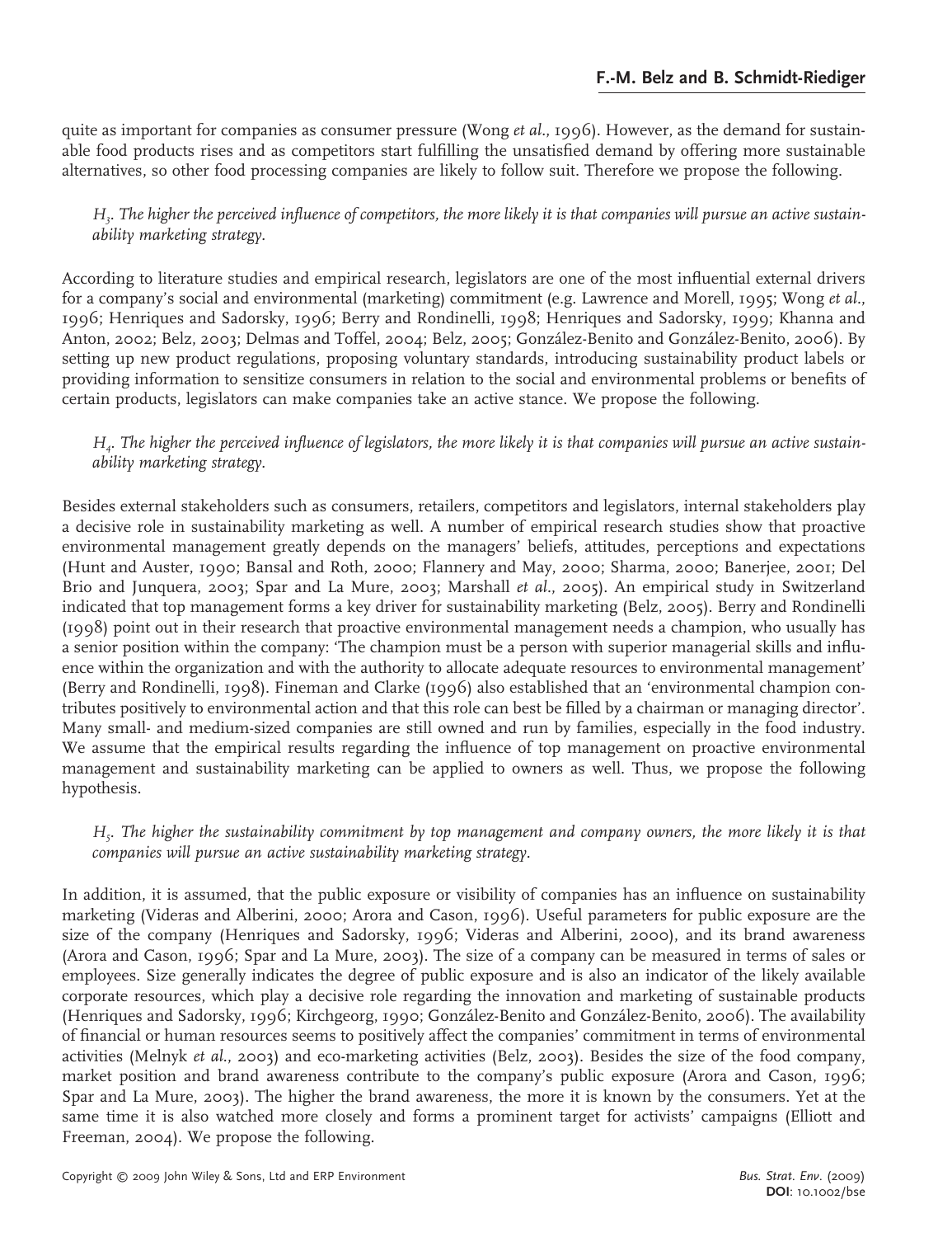*H6. The higher the 'public exposure' (measured in terms of sales, employees and brand awareness), the more likely it is that companies will pursue an active sustainability marketing strategy.*

Previous studies have shown that socio-ecological issues and stakeholder demands vary across industries (e.g. Kirchgeorg, 1990; Belz and Hugenschmidt, 1995; Fineman and Clarke 1996; Dyllick *et al.*, 1997; Banerjee, 2002; González-Benito and González-Benito, 2006). Generally, producer good industries face less ecological and social market demands than consumer good industries. In other words, consumer good industries are confronted by market demands to a comparatively great extent (Belz, 2003). In addition to this, distinctions regarding socioecological issues and stakes can be made between certain sub-industries as well. Schneidewind (1995), for example, shows significant differences for the Swiss chemical industry between its sub-industries of pharmaceutics, pesticides and chemical colours with regard to their ecological impact and adaptation of specific environmental strategies. Within the food industry there seem to be significant differences between each sub-industry as well (Belz, 1995; Vastag *et al.*, 1996). Whereas the sub-industry of alcoholic beverages, for example, mainly faces issues such as underage drinking and alcohol abuse, the fish sub-industry has to deal with the fact of diminishing resources and over-fishing (Karstens and Belz, 2006). Therefore, the research study analyses different food sub-industries as possible drivers for sustainability marketing. We propose the following.

*H7. Socio-ecological issues and stakeholder demands vary across sub-industries. Thus, the sub-industry has an impact on strategic sustainability marketing.*

Figure 1 depicts the theoretical framework of the empirical study. Sustainability marketing is described by five variables on the strategic level (characteristics). The intensity and type of strategic sustainability marketing are mainly explained by the influence of selected stakeholders, public exposure and sub-industry membership (drivers).

# **Research Methodology**

To investigate the characteristics and drivers of strategic sustainability marketing an empirical study was conducted in the German food market in January 2007 (Schmidt-Riediger, 2008). Germany is one of the largest food markets



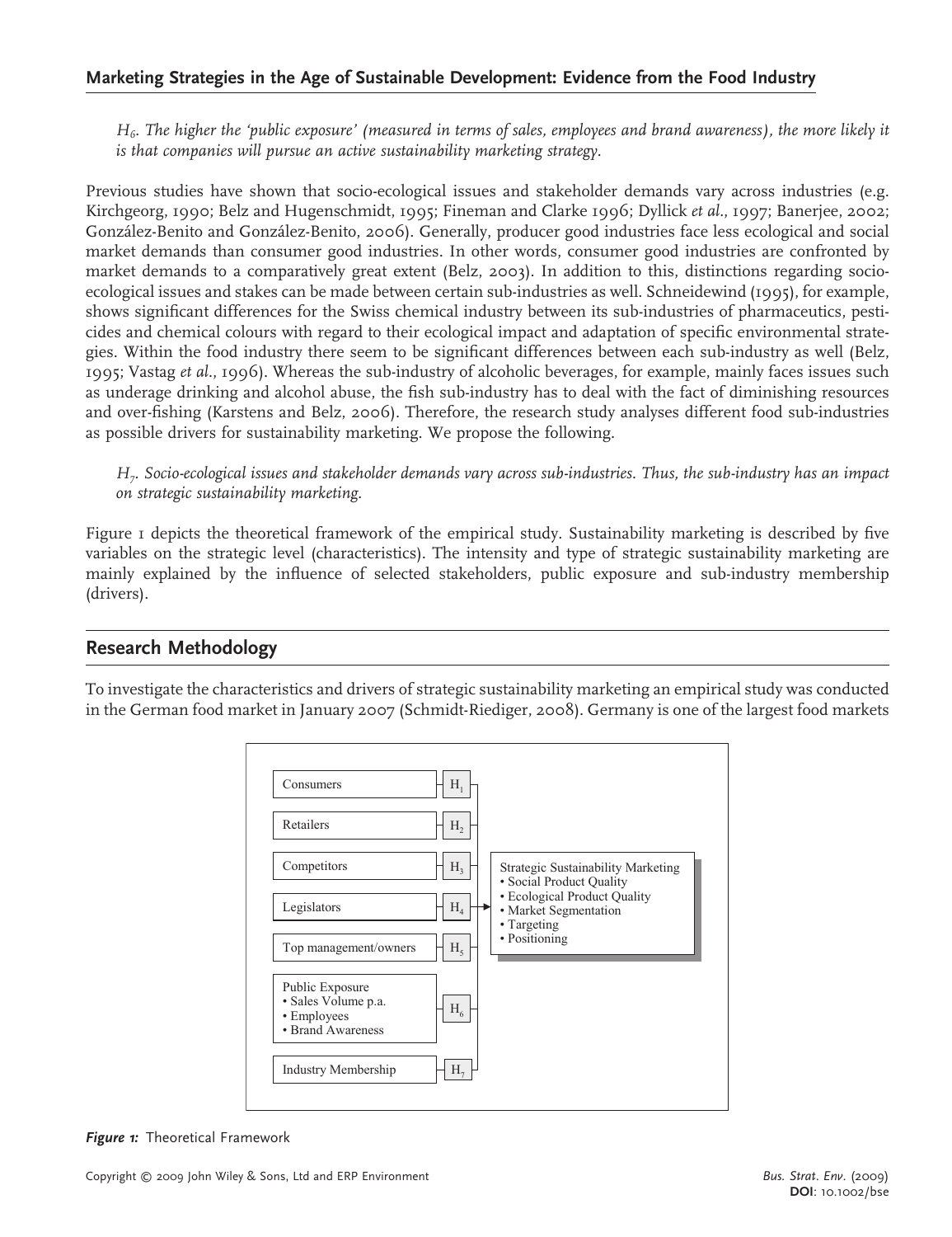in Europe (CIAA, 2006). It is characterized by market polarization, i.e. the mid-tier segment erodes, whereas the price segment and the quality segment gain market shares. Due to its highly concentrated nature, large retail chains have a dominant role in the food supply chain: in 2006 the five largest retail groups held a market share over 70%. Despite fierce price competition, ecological and social issues have become quite important in the German food market since 2003, especially in the high quality end of the market.

The empirical data of the study was collected in January 2007. Altogether 3584 food processing companies were contacted via email and asked to participate in the online survey 'Success factors in the food industry: the case of value food products'.1 Questions were included regarding the integration of social-ecological aspects into food products along the whole lifecycle. The answer categories included primary production (i.e. agriculture, processing/production, transportation, consumption and packaging/recycling), and asked respondents to describe the integration of social-ecological issues by applying a five-point Likert scale (ranging from 'to a very high extent' to 'to a very low extent'). With respect to strategic decisions in sustainability marketing we asked for the relevance of socio-ecological aspects in positioning (dominant/equal/flanking), the segmentation of the market (niche/selected market segments/mass market) and the primary target groups (consumers with a high/certain/low level of socioecological consciousness).<sup>2</sup> Moreover, we also asked for the influence of selected stakeholders by adopting a fivepoint Likert scale in the answering categories ranging from 'a very high influence' to 'a very low influence'. The online survey was completed by 384 respondents, mostly managers or owners of the companies (return quota: 10.71%). The sample is representative in terms of size (measured in terms of annual sales volume). The empirical data was analysed by means of SPSS 14, applying descriptive and analytical statistics.

# **Empirical Results**

#### **Characteristics and Types of Strategic Sustainability Marketing**

Five dimensions of strategic sustainability marketing are (1) ecological product quality, (2) social product quality, (3) market segmentation, (4) targeting and (5) positioning. The empirical results show that on average 40% of the food companies incorporate ecological or social aspects into their products to a 'high degree'. The focus of socioecological activities is mostly on the in-company level, i.e. processing, followed by agriculture on the upstream side, and packaging/recycling on the downstream side. Most food companies are active in niches (41%) or selected market segments (45%). A small number of food companies operate in mass markets (14%). The predominant orientation towards niches and segments can be explained by the market structure and the high number of small and medium sized companies, which have limited financial and human resources to cover the whole market. An equal number of companies targets either socio-ecological active or socio-ecological passive consumer groups (23% each). The majority of companies choose to target the socio-ecological approachables (54%). In keeping with this, most companies integrate socio-ecological criteria into the overall product quality, i.e. adopt a flanking or equal positioning. A hierarchical cluster analysis based on the five variables identifies four different types of strategic sustainability marketing in the German food sector.<sup>3</sup>

<sup>1</sup> To ensure content validity, the questionnaire was pre-tested with five selected food processing companies from various different sub-industries. Where necessary the questions and answer categories were revised.

To prevent a non-response bias we deliberately avoided the term 'sustainability marketing' in the title of the online survey. We assumed that the concept of sustainability marketing is not well known in the corporate community yet.

<sup>&</sup>lt;sup>2</sup>We also asked five questions regarding the sustainability marketing mix (price, distribution and communication), which is not, however, the focus of the present article.

<sup>3</sup> To test the discriminatory power of the cluster analysis, we carried out a discriminant analysis. The classification matrix of the four cluster shows that 95% of the originally grouped cases are correctly classified. The Wilks lambda statistic shows that all five strategic aspects divide the four clusters significantly ( $\alpha$  = 0.000<sup>\*\*\*</sup>). Additionally, all three discriminant functions contribute significantly ( $\alpha$  = 0.000<sup>\*\*\*</sup>)</sup> to the division of the clusters. These statistical tests indicate the quality of the four cluster solution.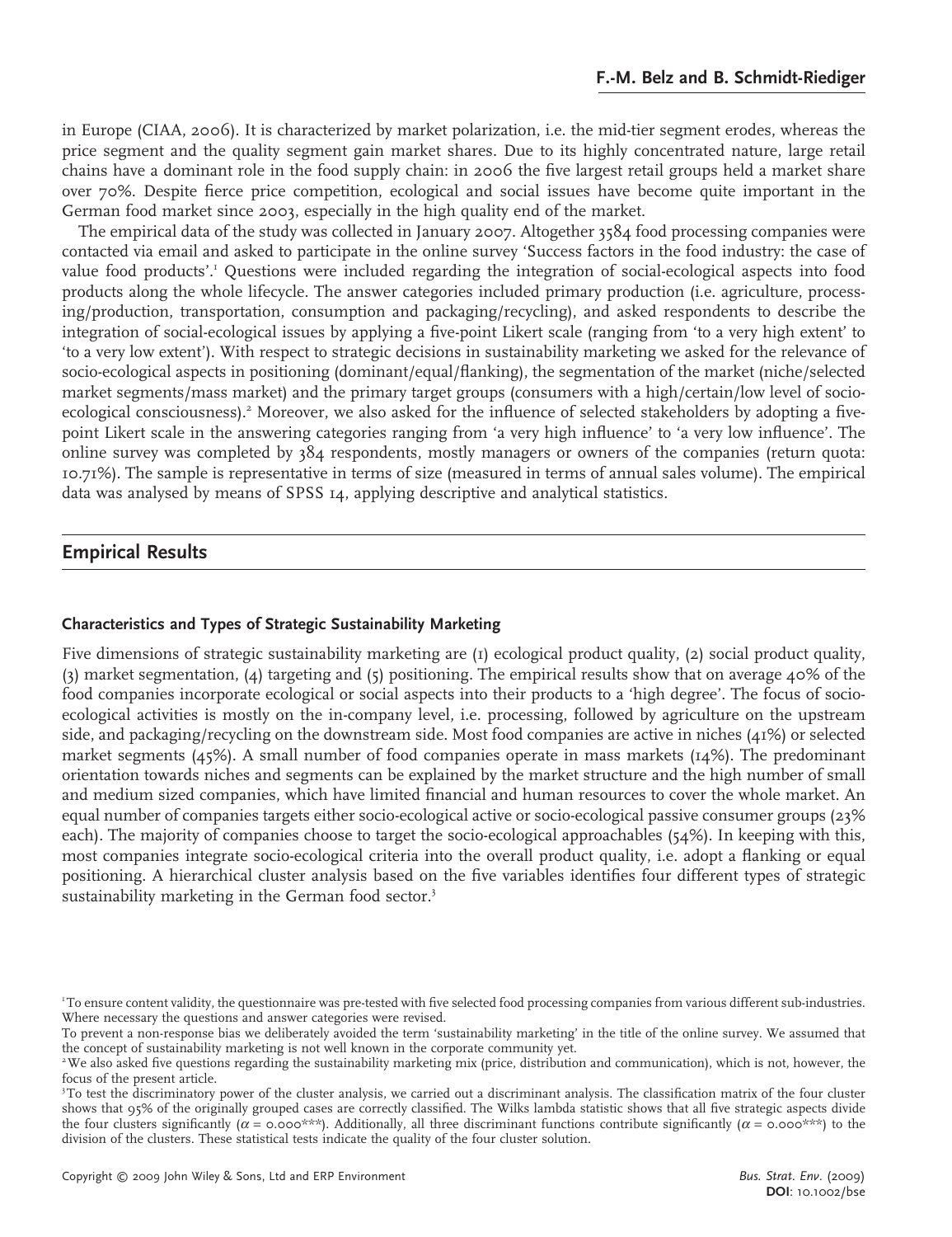#### Cluster 1: Performers  $(n = 8\Delta)$

The first cluster, encompassing 27% of those surveyed, is characterized by food processing companies that offer products of a very high social and ecological quality addressing the whole product lifecycle. They sell their products in market niches and mainly aim at the socio-ecological active consumer group. Correspondingly, social and ecological criteria play a dominant role in their product positioning. They charge premium prices and market the products through a high number of relatively small distribution channels. They are very active in communication, using a wide range of instruments to signal superior socio-ecological product quality and to build up trust and credibility. A high percentage of small companies belong to the group of strategic sustainability marketing performers.

#### Cluster 2: Followers  $(n = 122)$

40% of the questioned food processing companies belong to the second cluster. They process food products with a high socio-ecological product quality but to a somewhat lesser extent than the performers. They offer these value added food products in selected market segments to consumers that can be socio-ecologically activated. Compared with price and performance their socio-ecological product quality is positioned equally or flanking. They charge higher prices for their sustainable food products, distribute them through a fairly high number of relatively small distribution channels and also stress motive alliances in their communication. A high percentage of medium-sized companies belong to the group of the strategic sustainability marketing followers.

#### Cluster 3: Indecisives  $(n = 71)$

Comprising 23% of the questioned food processing companies, Cluster 3 forms the third largest group. The food companies in this cluster are marked by a low social product quality and a medium ecological product quality. These two product qualities are not used as a particular positioning attribute compared with price and performance. However, they do target consumers with a certain socio-ecological consciousness in market niches. The food processing companies of this third cluster do not seem to pursue a distinct strategy. Neither a differentiation strategy nor a cost strategy can be clearly detected. In a way these food processing companies appear to be 'stuck in the middle'.

#### Cluster 4: Passives  $(n = 31)$

10% of the participating food processing companies belong to the fourth cluster. The smallest of all four clusters consists of companies that process food products with a medium to low socio-ecological quality. In terms of positioning, this product quality only plays a subsidiary role compared with price and performance. These food companies target consumers with no particular socio-ecological consciousness within the mass market. They charge lower prices and distribute their products via conventional food retail chains including discounters. Mostly, larger companies belong the group of the strategic sustainability marketing passives.

# **Determinants of Sustainability Marketing Strategies**

To explain the different types of sustainability marketing strategy adopted by food processing companies, we analysed the influence of external and internal factors respectively as proposed above. To analyse the influence of each factor (consumers, retailers, competitors, legislators, top management/company owners, public exposure and industry membership) we carried out bivariate analysis, i.e. means and correlation coefficients between influencing factors and the strategic sustainability marketing types (Table 1).

Consumers strongly support the business case of corporate sustainability and are hypothesized to have a significant influence on different sustainability marketing strategies. 82% of the performers state that this driver influences their sustainability marketing orientation to a high extent. 60% of the followers say so, too. The indecisives and the passives also see the consumers as a main driver – however, to a much lesser extent: 45% of these groups maintain that consumers have a high influence on their sustainability marketing strategies. Looking at the means and the correlation coefficients between this driver and the different types, significant relationships can be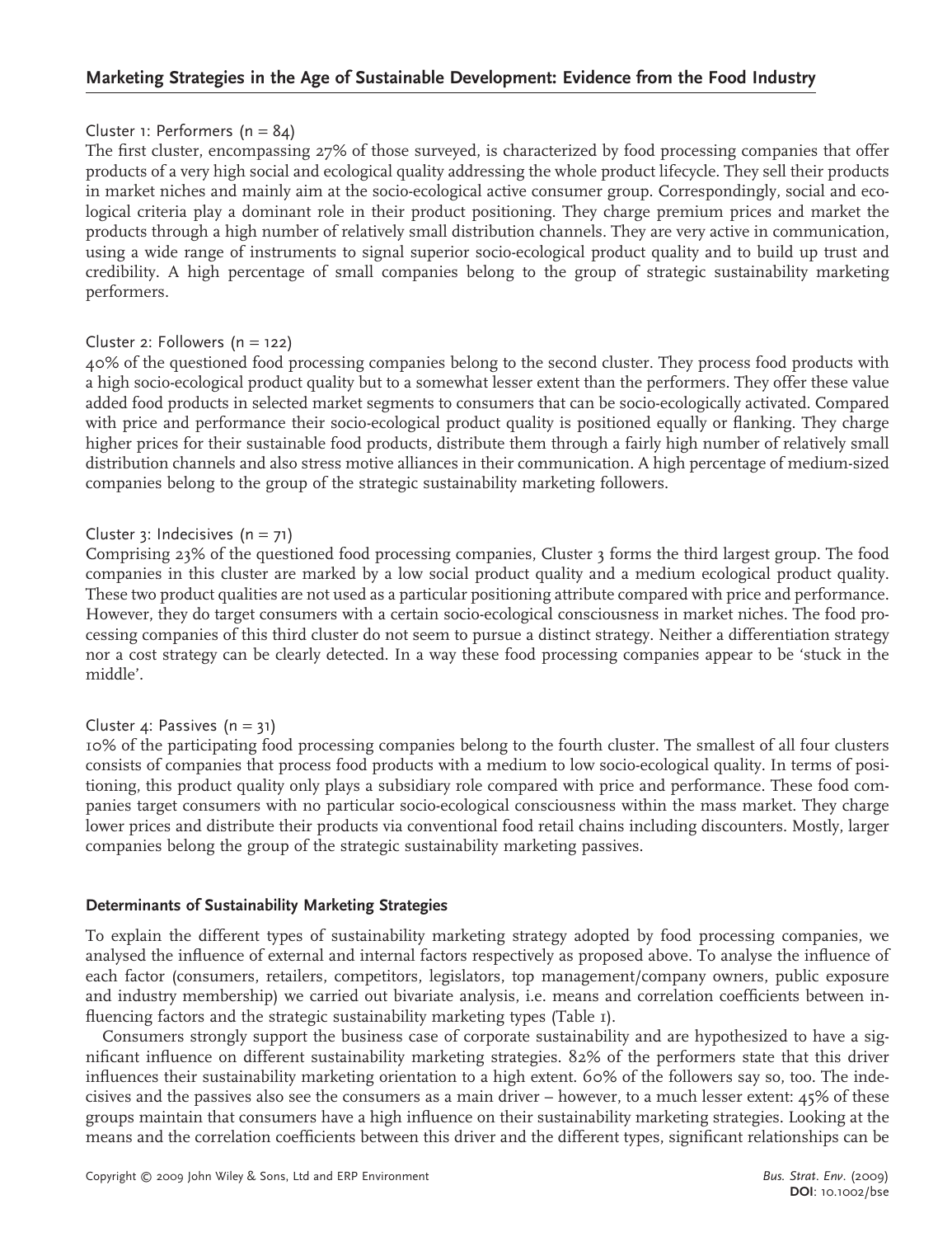| Influence factors                                | Performers |           | Followers        |         | Indecisives |              | Passives |           |
|--------------------------------------------------|------------|-----------|------------------|---------|-------------|--------------|----------|-----------|
|                                                  | X          | r         | $\boldsymbol{x}$ | r       | X           | $\mathbf{r}$ | X        | r         |
| Consumers                                        | 2.77       | $0.25***$ | 2.55             | 0.01    | 2.31        | $-0.19**$    | 2.29     | $-0.12*$  |
| Retailers                                        | 2.14       | 0.04      | 2.20             | 0.11    | 1.90        | $-0.15**$    | 2.03     | $-0.03$   |
| Competitors                                      | 1.83       | 0.01      | 1.89             | 0.08    | 1.71        | $-0.09$      | 1.9      | $-0.01$   |
| Legislators                                      | 2.00       | $0.12*$   | 1.95             | 0.09    | 1.57        | $-0.22**$    | 1.82     | $-0.01$   |
| Top management                                   | 2.62       | 0.08      | 2.64             | 0.07    | 2.53        | $-0.04$      | 2.29     | $-0.17**$ |
| Owners                                           | 2.51       | 0.11      | 2.42             | 0.02    | 2.29        | $-0.06$      | 2.18     | $-0.12*$  |
| Sales volume p.a.                                | 1.88       | $-0.11*$  | 1.98             | $-0.06$ | 2.22        | 0.07         | 2.52     | $0.15***$ |
| 1, <€2 m; 4, ≥€50 m)                             |            |           |                  |         |             |              |          |           |
| No. of employees                                 | 1.86       | $-0.17**$ | 2.20             | 0.06    | 2.19        | 0.02         | 2.55     | $0.14*$   |
| 1, 10; 4, 2250                                   |            |           |                  |         |             |              |          |           |
| <b>Brand awareness</b><br>1, 25%; $4, \geq 75\%$ | 2.05       | 0.05      | 1.98             | 0.04    | 1.82        | $-0.09$      | 2.06     | $-0.01$   |

Table 1. Means and correlation coefficients between influencing factors and strategic sustainability marketing types (for all stakeholders the following coding is used: 1, low extent; 3, high extent)

observed (Table 1). The Spearman rank-correlation test states a positive correlation between consumer influence and the performers ( $r = 0.25$ <sup>\*\*</sup>) on the one hand and a negative correlation between consumer pressure and indecisives ( $r = -0.19**$ ) as well as passives ( $r = -0.12*$ ) on the other. This means that the group of performers perceives significantly higher pressure and demand from consumers while the two clusters of indecisives and passives perceive significantly less influence from consumers in terms of commitment to sustainability marketing.4 In conclusion, we tentatively accept the first hypothesis  $H<sub>r</sub>$ .

Retailers act as sustainability gatekeepers between processing companies and consumers, especially in the food market. In comparison with consumers, however, the retailer seems to be a lesser source of pressure. The highest influence is observed by performers (42%) and followers (40%). Looking at the means and the correlation coefficients between the retailers and the strategic sustainability marketing types, significant relationships can be observed as well (Table 1). The indecisives correlate negatively with the perceived retailer influence (*r* = −0.15\*\*), which implies that they do not seem to perceive much influence from the retailers in terms of sustainability marketing commitment.<sup>5</sup> In conclusion, we tentatively accept hypothesis  $H_2$ .

Competitors are another market force that is hypothesized to influence sustainability marketing orientation. Generally, it can be observed that the influence emanating from competitors is much lower than the influence from the previous two market drivers. A minority of companies state that they feel highly pressured by competitors (15%). About half of the companies say that they are influenced to a certain extent (52%). What is interesting about this driver is that followers (19%) feel the most pressure from their competitors – which might be the performers in this case. However, analysing the means and the correlation coefficients between the competitors and the strategy sustainability marketing types, no significant relationships are detected. Thus, we reject the third hypothesis  $H<sub>3</sub>$ .

Legislation is a political force that is assumed to influence strategic sustainability marketing orientation. Similar to competitors, the perceived pressure from legislators is much lower than the influence of consumers and retailers: on average, just one-fifth of the companies feel a strong influence from legislation. However, there are some differences between the strategic sustainability marketing groups: in the case of the performers (25%) and the

5 This result is supported by a Mann–Whitney *U*-test. Regarding the perceived pressure from the retailer, distinctions can be made between the indecisives on the one hand and the performers  $(\alpha = 0.045^*)$  and followers  $(\alpha = 0.005^{**})$  on the other hand.

<sup>4</sup>Similar results are also found by means of the Mann–Whitney *U*-test. The consumers' pressure is observed differently by the four different types. The performers differ significantly from all three other strategy types, i.e. the followers ( $\alpha$  = 0.002\*\*), the indecisives ( $\alpha$  = 0.000\*\*\*) and the passives ( $\alpha$  = 0.000<sup>\*\*\*</sup>). Moreover, the followers differ noticeably from the indecisives with regard to the consumers' influence  $(\alpha = 0.018^*)$ .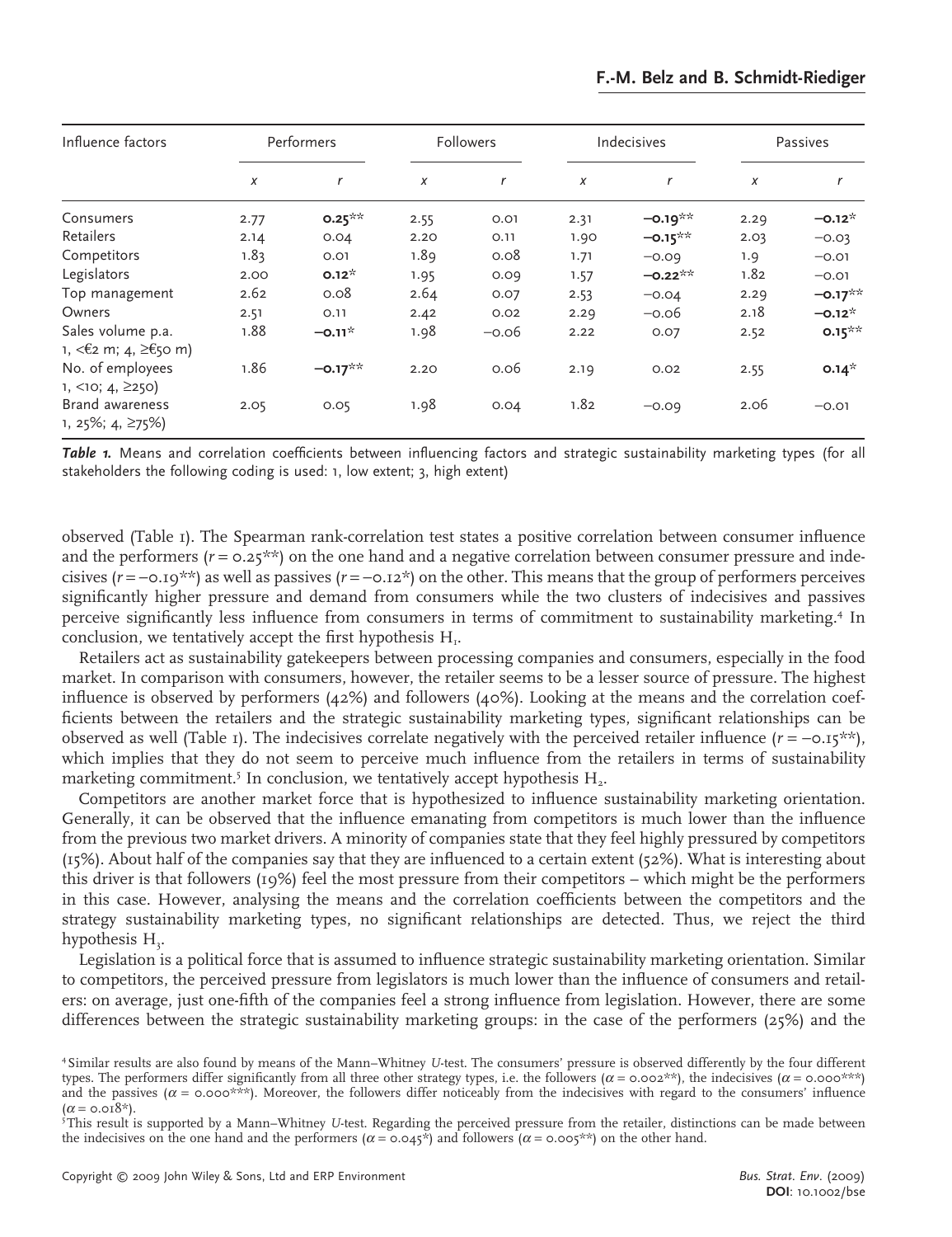followers (29%) the percentage of companies is slightly higher; in the case of the indecisives it is considerably lower (6%). The means and the correlation coefficients between the legislators and the clusters showed two statistically significant relationships (Table 1): the performers correlate positively with the perceived pressure from the legislators  $(r = 0.12*)$ . In contrast, the indecisives correlate negatively with the perceived influence by the legislators ( $r = -0.22^{**}$ ). Consequently, they do not feel particularly pressured by the legislators to take up sustainability marketing.<sup>6</sup> Due to these findings, hypothesis  $H_4$  can be tentatively accepted.

Top management and owners are internal stakeholders, which are assumed to play a key role in the adoption of active sustainability marketing strategies. This assumption is supported by the empirical data: overall, 66% (56%) of the companies state that they perceive a strong influence from top management (owners). With respect to internal stakeholders there is a significant difference between performers and followers on the one hand and passives on the other: 73% of the performers and 69% of the followers perceive top management as the most influential driver towards an active sustainability marketing approach. The numbers for owners are similar, but slightly lower. In contrast, just 39% (32%) of the passives maintain that they are highly pressured by top management (owners) in relation to sustainability marketing. An assessment of the means and the correlation coefficients shows that the passives perceive significantly less pressure than the other two groups regarding top management  $(r = -0.17**)$  and company owners  $(r = -0.12*)$ .<sup>7</sup> Therefore, hypothesis H<sub>5</sub> can be tentatively accepted.

Furthermore it is proposed that the factor 'public exposure' influences sustainability marketing strategies. Generally, the German food industry is dominated by small and medium-sized companies. Many of them are still family owned. This structure is also reflected in the sample: About 70% are small-sized companies as defined by the European Commission (2003); i.e., their annual sales volume is less than  $\epsilon$ 10 million and they have less than 50 employees. 20% of the sample are medium-sized companies and just 10% are large companies with more than  $\epsilon$ <sub>50</sub> million sales p.a. and more than 250 employees. The means and the correlation coefficients reveal that there is an above-average percentage of small-sized companies in the group of performers, i.e. food processing companies with a lower sales volume p.a. (*r* = −0.11\*) and fewer employees (*r* = −0.17\*). In contrast, the passives tend to be larger companies with a higher sales volume p.a.  $(r = 0.15^{**})$  and more employees  $(r = 0.14^*)$ .<sup>8</sup> Thus, hypothesis  $H_6$  is rejected. In the case of the German food industry the relationship between public exposure (using sales volume and employees as proxies) seems to be the other way round: The smaller a food processing company, the more likely it is that that an active sustainability marketing strategy is pursued by this company. When using brand awareness as a proxy of public exposure, no significant correlation can be found in relation to the four clusters.9

Finally, the industry membership is hypothesized to influence sustainability marketing strategies. The distribution of the sustainability marketing strategy types differs noticeably by food sub-industries. The performers, for example, are over-represented within coffee/tea (63%), fish (43%), fruit/vegetables (39%) and dairy/baby food (38%). The followers appear comparatively often within chocolate/confectionery (50%), bread/pastry/noodles (48%), meat (47%), non-alcoholic beverages (44%) and dairy/baby (43%). However, except for the two sub-industries coffee/tea and dairy/baby food the differences are not statistically significant. This is why hypothesis  $H_7$  cannot be accepted.

To examine the relative importance of each factor on the type of strategic sustainability marketing we conducted a binary logistic regression analysis. The dependent variable *y* is the strategic sustainability marketing type. To obtain a dichotomous distinction performers and followers are grouped together forming the 'sustainability marketing actives' (= code 1) as well as indecisives and passives forming the 'sustainability marketing non-actives

<sup>6</sup> In addition, the Mann–Whitney *U*-test indicates significant differences between the strategy types and their perceived pressure by legislators. The performers and indecisives differ significantly regarding legislators  $(\alpha = 0.000***)$ . Similar findings are made regarding the divergences between followers and indecisives. They also significantly vary in terms of perceived pressure from legislators ( $\alpha$  = 0.002<sup>\*\*</sup>).

<sup>7</sup>The additional Mann–Whitney *U*-test supports these findings. In terms of the perceived pressure from the top management ( $\alpha$  = 0.005<sup>\*\*</sup>) and the company's owner  $(\alpha = 0.013^*)$ , it shows significant differences between the performers and passives. Moreover, there are significant differences between the followers and passives regarding the top management  $(\alpha = 0.004**)$ .

<sup>&</sup>lt;sup>8</sup>A Mann–Whitney *U*-test confirms these correlations and identifies a number of significant differences between the strategic sustainability marketing types and the sales volume p.a. and the number of employees respectively. Significant differences in terms of sales volume p.a. can be detected between the performers and the indecisives ( $\alpha$  = 0.055\*) and the passives ( $\alpha$  = 0.003\*\*) as well as between the followers and passives ( $\alpha$  = 0.011<sup>\*</sup>). Regarding the number of employees, the performers differ significantly from all the other strategy types: followers ( $\alpha$  = 0.012\*), indecisives  $(\alpha = 0.045^*)$  and passives  $(\alpha = 0.001^{***})$ .

<sup>9</sup> The Mann–Whitney *U*-test does not reveal any differences between brand awareness and the four types, either.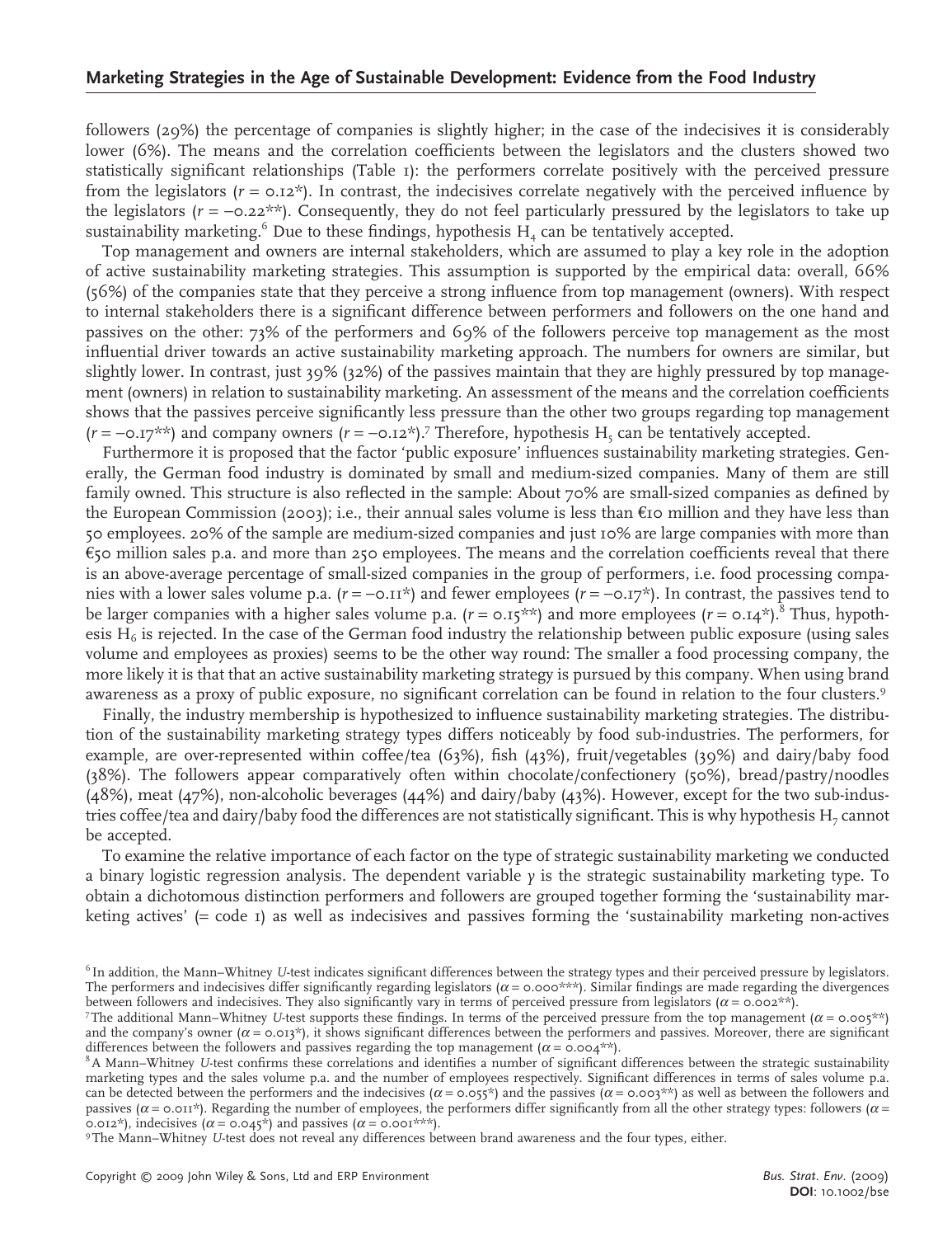| Significance $\alpha$ |  |
|-----------------------|--|
| $0.002**$             |  |
| 0.246                 |  |
| 0.192                 |  |
| $0.007**$             |  |
| 0.991                 |  |
| 0.227                 |  |
| $0.001**$             |  |
| $0.014**$             |  |
| 0.851                 |  |
| 0.108                 |  |
| 0.241                 |  |
| 0.254                 |  |
| 0.969                 |  |
| 0.824                 |  |
| 0.267                 |  |
| 0.240                 |  |
| 0.033                 |  |
|                       |  |

|  | Table 2. Determinants of strategic sustainability marketing |  |  |  |
|--|-------------------------------------------------------------|--|--|--|
|--|-------------------------------------------------------------|--|--|--|

(= code 0). The independent variables *x* include five stakeholders, two proxies for public exposure and eight subindustries.10 Table 2 shows the results of the binary logistic regression analysis. The following four independent variables turn out to be significant ( $\alpha \leq 0.05^*$ ): consumers, legislators, sales volume p.a. and the sub-industry dairy/baby food.11 In the next section the empirical results are interpreted and discussed in further detail.

#### **Discussion**

The bi- and multivariate analyses show that the two groups of the performers and followers perceive a higher pressure by external and internal stakeholders (consumers, retailers, legislators, top management and owners) than the two groups of the indecisives and passives. According to the results, consumers and top management have the highest influence on strategic decisions in sustainability marketing. Other empirical studies on eco- / sustainability marketing come to similar results: Belz (2003) evaluated the impact of different stakeholders on the ecological marketing mix, i.e. the operational level of eco-marketing. That study was conducted in 10 European countries and 12 different industries. The most pressure emanated from (1) national legislators, (2) management and (3) consumers (Belz, 2003). The different ranking of stakeholders can be explained by the industries considered in the study: investment good companies such as chemistry, metal and machinery felt more pressure by environmental legislators and authorities than consumer good companies do. In addition to this, we have to consider that the European study was conducted in 1997/98 when shareholder value ruled and the internet euphoria started.

<sup>&</sup>lt;sup>10</sup> Prior to the binary logistic regression analysis, all independent variables are tested for multicollinearity. Significantly high collinearities are found between sales volume p.a. and number of employees (*r* = 0.817\*\*) on the one hand, and between the two internal stakeholders top management and owners ( $r = 0.652$ <sup>\*\*</sup>) on the other. Since the sample is representative in terms of sales volume p.a., the number of employees is not considered in the binary logistic regression analysis. Regarding the internal stakeholders we decided to omit the owners. Most small food processing companies are still family owned and family run. In these cases the owners build the top management, which is considered in the binary logistic regression analysis.

<sup>&</sup>lt;sup>11</sup> By means of the binary logistic regression and the calculated regression coefficients  $\beta_1$  73% of all cases can be classified correctly. This hit ratio is beyond the maximal random distribution probability of 67%. It can be interpreted as an indicator of the soundness of the model. In addition, the pseudo-R<sup>2</sup>-statistic as a goodness-of-fit criterion also lies in an acceptable range (Nagelkerke-R<sup>2</sup> = 0.244).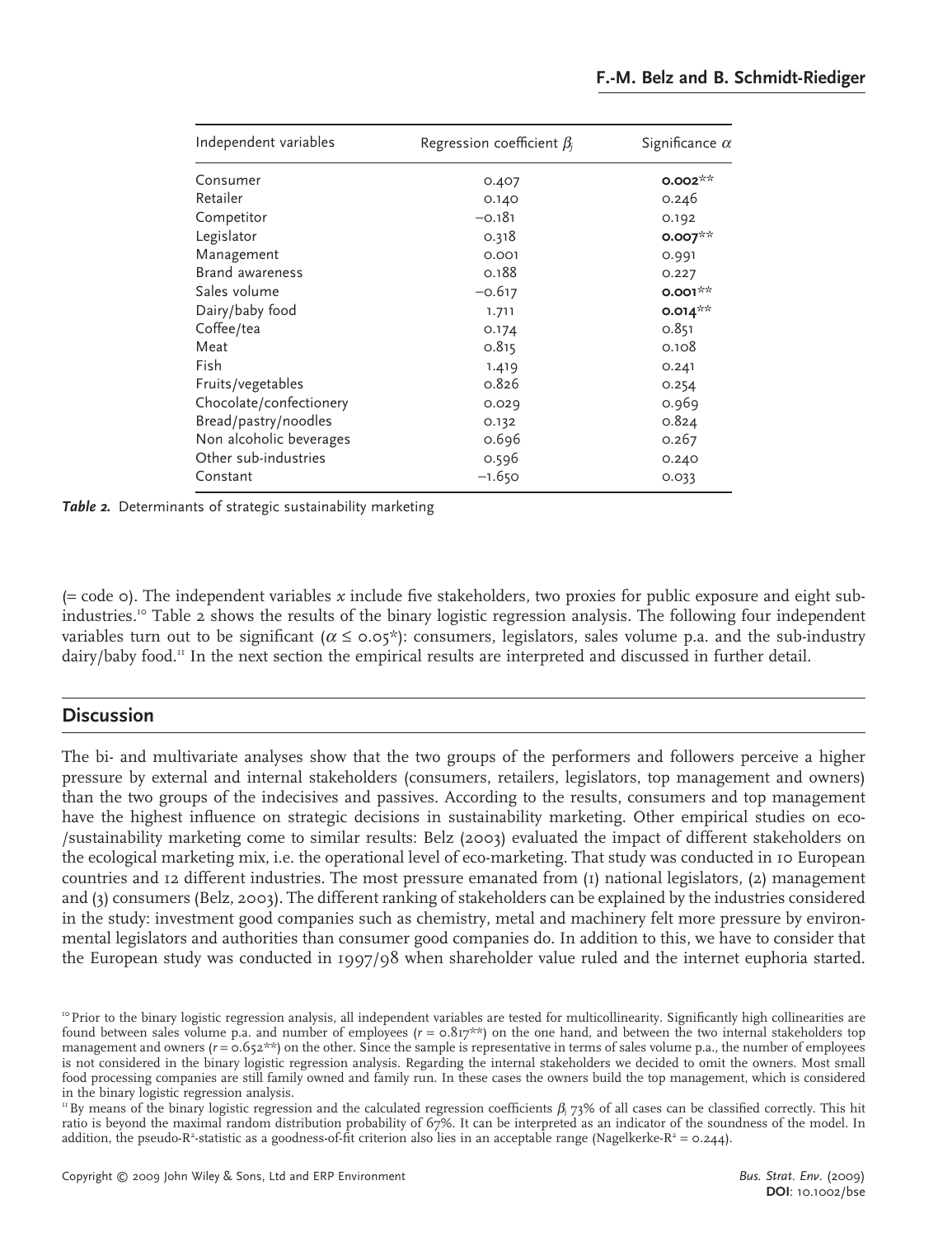In this period of time there was a 'backlash of eco-marketing' (Crane, 2000) and consumer demand for ecological products faltered. In another empirical survey conducted in Switzerland 2003, the surveyed companies stated that the main drivers for sustainability marketing are (1) consumers and (2) management, followed by (3) general public, (4) legislator and (5) competitors (Belz, 2005). In recent studies conducted in Germany and Spain, consumers and management were the key drivers for corporate sustainability activities (Hahn and Scheermesser, 2006; Buil-Carrasco *et al.*, 2008). Despite small disparities, the results of these studies largely support the findings of our investigation. However, as compared with the other studies, retailers play an important role in the food industry. They act as sustainability gatekeepers and diffusion agents respectively. From a strategic perspective this implies both chances and risks for food processing companies: on the one hand the listing and promotion of organic food products by large food retail chains opens up new opportunities for food processing companies, especially for performers and partly also followers. These two groups of food processing companies possess strong brands, which are well known by the consumer and which offer some kind of value added in terms of social and ecological criteria. Thus, they are likely to profit from the engagement of large food retail chains. On other hand, leading food retail chains such as Edeka and Rewe create their own organic food brands, which become part of their retail assortment (e.g. Edeka Bio Wertkost and Rewe Bio). Even the two leading 'hard' discounters Aldi and Lidl have introduced their own organic food brands (e.g. bio and Bioness). Given that shelf space for such products is likely to be restricted, the new ecological retail brands will substitute for other producer brands, which are less known by consumers and not clearly positioned in the market. This may be the reason why there is a negative correlation between retailers and the group of indecisives (Table 1).

Ever since large food retailers have started the promotion of organic food products and partly also fair trade products, these segments have grown significantly. It is too early to talk about a 'sustainability mainstreaming' in the German food market. However, there are clear signs that sustainability is moving 'beyond the niche': the group of the performers mainly consists of sustainability pioneers, who are forerunners of the organic food movement, and who served the organic food niche during the 1980s and 1990s, and aimed at the socio-ecological active consumers. In the past, they were quite skeptical towards any kind of marketing approach. However, ever since the turn of the century, there has been quite some change in this 'alternative' niche. The sustainability pioneers are starting to embrace modern marketing concepts, segmenting the market, selecting consumer groups and aiming at both socio-ecological actives and socio-ecological approachables. Take, for instance, Rapunzel: founded in 1974, the company is one of the sustainability pioneers, well established in the 'alternative' niche. It offers a variety of organic and fair trade food products under its brand 'Rapunzel' in more than 25 countries all over the world. During the last couple of years Rapunzel modernized its marketing approach and successfully launched a second brand called 'Bio Gourmet', which is mainly aimed at the socio-ecological approachables and distributed by large conventional food retail chains. As a consequence to the entry of new competitors and due to rising consumer demand, the group of the followers, consisting of established food processing companies with well known brands, started picking up sustainability marketing. Ritter Sport is an example of a family-owned and family-run business, which has a long commitment to corporate social responsibility. Since 2005, Ritter Sport has been active in sustainability marketing. In 2005, they started a cause related marketing campaign helping school children in Africa. Moreover, in 2008, Ritter Sport introduced organic chocolates, which also fulfill the criteria of fair trade. It is noticeable that the company did not introduce a new brand, but integrated the organic and fair trade product qualities in their existing brand assortment 'Ritter Sport', which is well known by consumers and which is clearly positioned in the quality segment. These developments indicate that social and ecological criteria are becoming success factors for (sustainability) marketing in the quality segment of the German food market.

Depending on the market segments, the stakeholder influence within an industry seems to be quite different. Companies positioned in the quality segment perceive more pressure from stakeholders, especially consumers. Due to their positioning and consumer demand, they are more inclined to adopt sustainability marketing strategies. By contrast, companies positioned in the mid-tier segment and the low-price segment perceive less pressure by stakeholders. Hence, they are less inclined to take up sustainability marketing strategies. A systematic analysis of the characteristics of the four clusters reveals that there is a 'fit' between sustainability marketing orientation and market structure (Figure 2): the first cluster of the performers with very high socio-ecological product quality, premium prices and selective distribution is positioned at the top of the quality segment. The second cluster of the followers with high socio-ecological product quality, higher but not premium prices and the targeting of the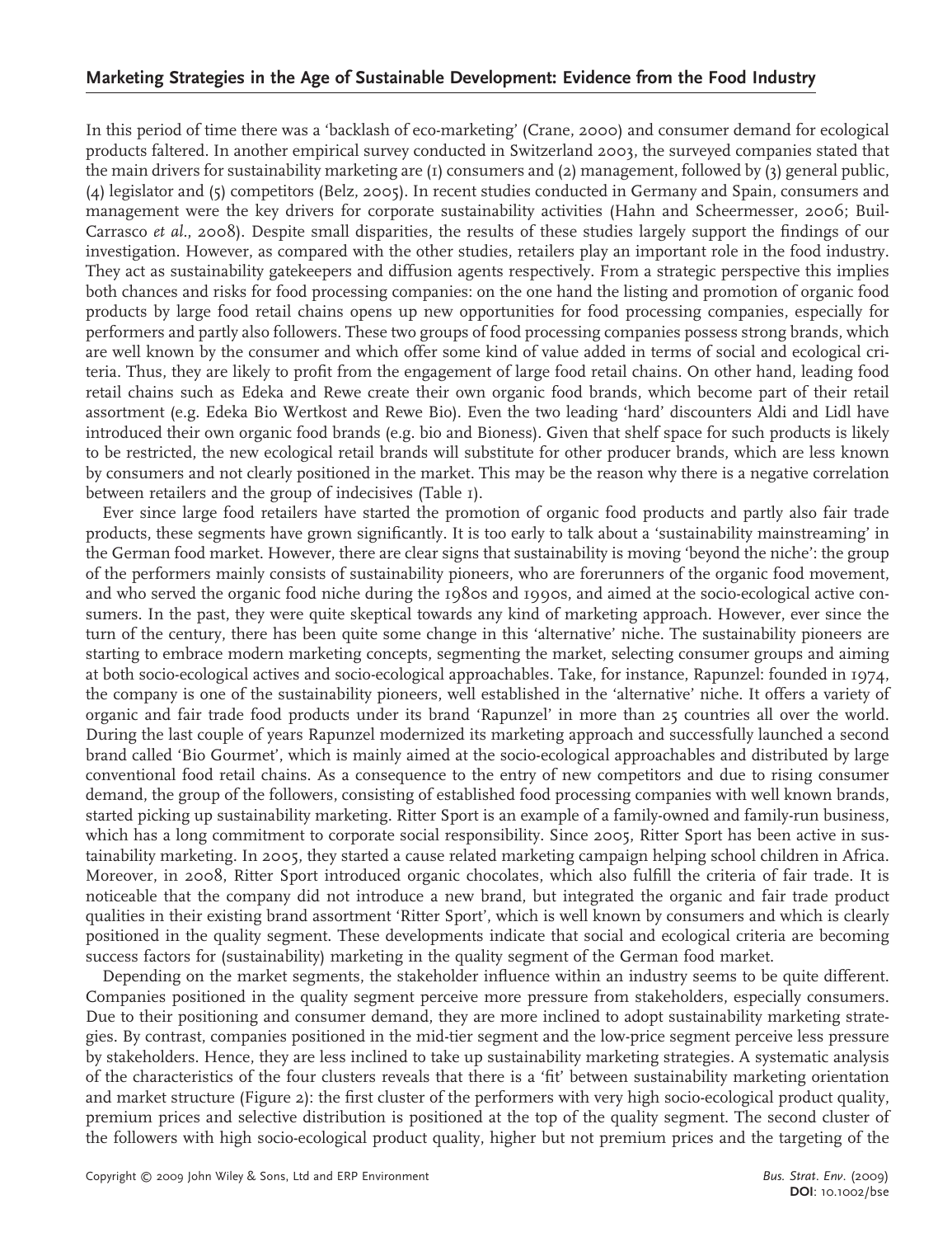

*Figure 2:* Fit between Strategic Sustainability Marketing Clusters and Market Structure

socio-ecological approachables belongs in the quality segment. The third cluster of the indecisives is stuck in the middle. They do not seem to follow a distinct competitive strategy and could be classified to the mid-tier segment. The fourth cluster of the passives follows a distinct low-cost strategy. They aim at the large segment of pricesensitive food consumers, which are not particularly interested in social and ecological product qualities.

The documented inverse relationship between size of the company and strategic sustainability marketing is supported by a recent study in Germany. Hahn and Scheermesser (2006) show that 'sustainability leaders' – a group that can be compared to the performers – are characterized by small and medium-sized companies (SMEs). They explain their findings by the fact that in the case of SMEs the personal motives of managers might have more direct influence on the strategic direction of the company. In larger companies there are a number of groups influencing competitive and marketing strategies. Furthermore, there is often a struggle for power in large companies, lessening the direct influence of individuals on strategic decisions. In addition to this, the high percentage of small companies in the group of performers can be explained by the emergence and evolution of the organic and fair trade sector during the last three decades (Belz, 2004): in the 1970s this sector was built up as an alternative to the existing paradigm of rationalization and commercialization in agriculture, food processing and distribution. The organic food movement believed in small scale, tight networks and regional economics. Only small producers, processors and distributors belonged to this alternative kind of network and niche. Some of these sustainability pioneers grew with the market and turned into medium-sized companies. Due to the history of the organic movement and according to the results of the study at hand, public exposure measured in terms of sales volume p.a. and number of employees is a factor to explain the different types of strategic sustainability marketing. As sustainability issues move beyond niches and become more mainstream in the German food market, we assume that size will become less important as an explanatory factor for sustainability marketing of food processing companies.

Interestingly, the membership of a sub-industry is not as important as the influence of selected stakeholders, the positioning in the market and company size on the type of strategic sustainability marketing. Except for coffee/ tea and dairy/baby food there are no significant correlations between sub-industry membership and the four strategic sustainability marketing clusters. During the 1970s a small niche emerged for fair trade coffee, but due to the poor quality and taste, the very high prices and the selective distribution it remained limited to a small number of consumers. As sustainability performers embrace marketing approaches and reach out for new target groups they put pressure on sustainability followers. Take, for example, Cafédirect in the British food market, which successfully repositioned fair trade to a high quality gourmet brand during the 1990s (Hockerts, 2003). By 2007 it had become the UKs fifth biggest coffee brand and encouraged market leaders such as Nestle and Kraft to launch their own ethical brands. As regards dairy products, there has been a high demand for organic quality due to two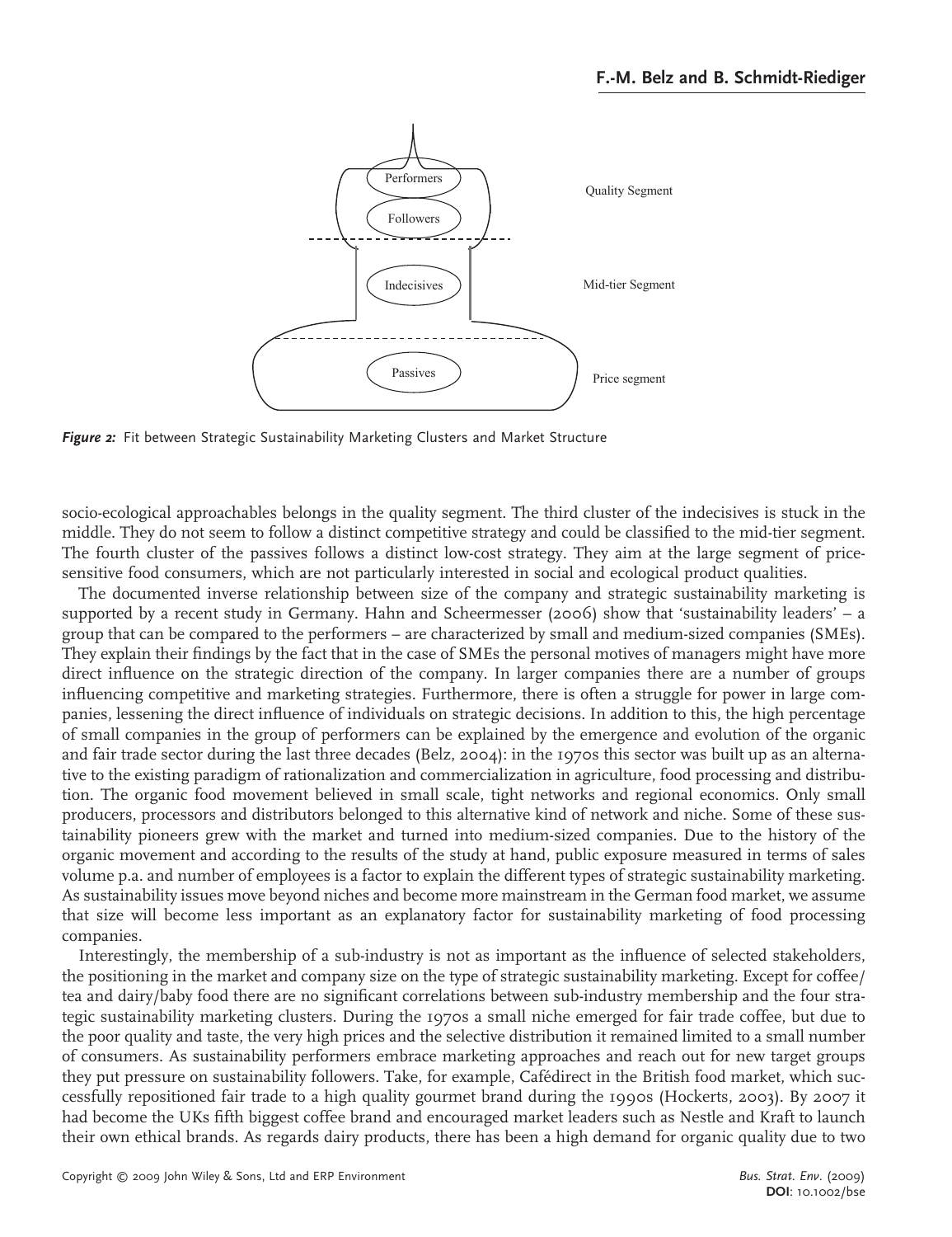main reasons: First, there is a relatively low organic dairy price premium, and second, they are available in most supermarkets. Due to economies of scale the supply, production and distribution of organic dairy products became more efficient, leading to lower costs and prices. Baby food is a special case: many young parents want 'the best for their babies', choosing organic food which is supposed to be healthier. Since the 1980s the European market leader Hipp has been offering baby food that is from organic farming and residual free. The owner personally guarantees these product qualities. Thus, Hipp builds up trust and transforms credence qualities into quasi-search qualities (Karstens and Belz, 2006).

# **Generalization**

Can we generalize from these empirical results? Do the findings apply to other consumer good industries and markets as well? If so, to what extent can we make generalizations? Not surprisingly, consumers form one of the key drivers for marketing strategies in the context of sustainable development. This finding is consistent with a number of studies conducted in other industries and countries (Belz, 2003, 2005; Buil-Carrasco *et al.*, 2008; Hahn and Scheermesser, 2006). This is why we would argue that the generalization of our results largely depends on the following four factors regarding consumers (see also Meffert and Kirchgeorg, 1998).

- Sensitization to socio-ecological problems. Are consumers sensitized for socio-ecological problems in connection with the relevant products?
- Perceptibility of socio-ecological qualities. Are the social and ecological qualities of the product perceptible to consumers? Can the social and ecological aspects be inspected prior to the purchase or experienced after the purchase of the product? Or are the social and ecological aspects credence qualities, in which case consumers have to trust the producer or third party organizations?
- Individually perceived net benefits. What are the individually perceived benefits and costs of sustainable products and services as compared with competing offerings?
- Sustainable alternatives. Are sustainable alternatives widely available in the market or do consumers have to make an extra effort to obtain and use them? Do consumers have the choice between conventional and sustainable products and services?

Furthermore, the legal situation, the market structure and competition all play a role. In the food area these factors drive sustainability marketing: due to food scandals and wide coverage in mass media, consumers are highly sensitized to the social and ecological problems of industrialized agriculture and mass production. The social and ecological qualities of fair trade and organic food products cannot be controlled by consumers directly, but strict regulations and credible labelling transform the credence qualities into so-called 'quasi-search qualities' (Karstens and Belz, 2006). The association with health benefits and the wide availability has made sustainable food products one the of the most important growth segments in Western European and North American markets since 2000.

Similar to many food products, the production, processing and transportation of textiles takes place in global supply chains. Since the place of production is largely decoupled from the place of consumption, and since there is not so much coverage in the media, consumers are less sensitized to socio-ecological problems regarding textiles. Many may be aware of social problems in 'sweatshops', but few will know about the intense water consumption in the phase of production and the water pollution in the dyeing process. Similar to food products, the socioecological qualities of clothes and shoes can hardly be inspected or experienced. They are part of the process and hidden in 'the world behind the product'. The most widely used label in the textile industry is 'Eco-Tex 100'. It guarantees consumers that the tested products are free of harmful substances such as allergenic or carcinogenic dyes. Thus, it conveys a direct consumer benefit. Other aspects are of less importance in the textile industry and sustainable product alternatives are more difficult to find than in the food area. Nevertheless, there are some companies that have succeeded in marketing sustainable textiles successfully. The outdoor clothing and gear company Patagonia, for instance, strives to make the best products and reduce the environmental impact along the entire product life cycle (Fowler and Hope, 2007). It is positioned in the premium segment, with high prices signalling the quality of the product and services. Patagonia belongs to the group of the sustainability marketing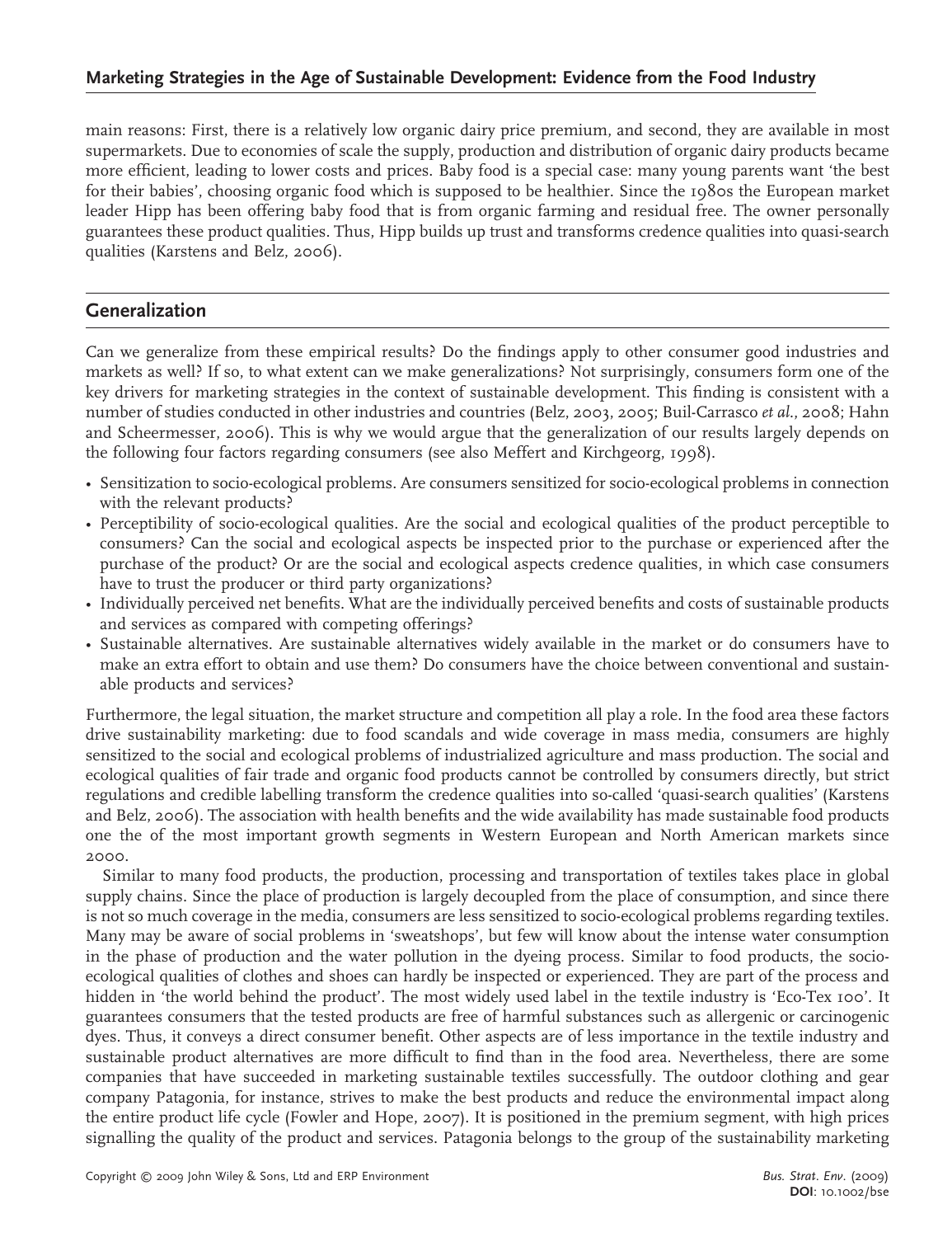performers. Similar to the food market, the structure of the textile market is highly polarized into quality and price orientated segments. The global retailer H&M is clearly positioned in the price segment, offering ever-changing fashion clothes for a low price. It could be classified as sustainability marketing passive. H&M has been active in CSR activities for a couple of years, though. The main aim is to avoid damage to corporate reputation and brand image. In 2008, however, H&M also launched an organic cotton fashion range. Similar to the German food 'hard' discounters, H&M offers inexpensive sustainable products to the low-price segment. Obviously, there seem to be some similarities between the food and textile markets regarding sustainability marketing. Previous developments in the food area can be observed in the textile area as well with a certain time lag.

What about other non-food industries? Take consumer electronics, for instance, which was the subject of a recent study on environmental orientation and brand value (First and Khetriwal, 2008). That study showed that consumer electronic companies such as Nokia, Philips, HP and Sony are environmentally quite active, but they do not convey the message to consumers. The environment is hardly mentioned, i.e. it is not embedded in the corporate or product brands of the international consumer electronics companies (First and Khetriwal, 2008). According to the study, sustainability marketing (or to be more precise eco-marketing) does not play a great role in consumer electronics. Why is this? We would argue that consumers are not sensitized to socio-ecological problems of consumer electronics (yet). Furthermore, environmental product qualities such as energy efficiency during use and environmentally sound disposal are hardly perceivable for consumers and they do not work as 'deal clinchers' when perceived and understood. This is why the environmental standards in consumer electronics are rather driven by national and international regulations than by end users.

On the basis of our brief analysis, we are inclined to say that we can generalize our empirical findings in dependence on the four suggested consumers factors, the market structure and the competitive situation. This assumption is also in line with a study on corporate environmentalism strategy in the Spanish consumer product sector (Buil-Carrasco *et al.*, 2008). Besides corporate environmental strategy, the authors of the study also analysed environmental marketing strategy. They came up with four clusters, which revealed a high degree of consistency with our empirical findings: Cluster 1 in the Spanish study could be interpreted as sustainability marketing performers, cluster 2 as indecisives, cluster 3 as followers and cluster 4 as passives. Companies from the food and textile sectors mostly shape the first cluster of sustainability marketing performers. The third cluster of sustainability marketing followers mainly consists of large firms offering household products (Buil-Carrasco *et al.*, 2008).

# **Conclusions**

In our empirical study of the German food sector we identified four sustainability marketing types with distinctive characteristics (performers, followers, indecisives and passives). Consumers are one of the main drivers of sustainability marketing. Depending on the sensitization of consumers to socio-ecological problems, the perceptibility of socio-ecological qualities, the individually perceived net benefits and the availability of sustainable alternatives, we propose that that we can generalize the empirical results; i.e., the four sustainability marketing types apply to nonfood sectors, too. The incorporation of social and ecological aspects into marketing strategies depends not only on the industry sector, but also on the market segment in which the company competes. Companies that are positioned in the premium or quality segment are more inclined to take an active stance on sustainability marketing. There seems to be a 'natural fit' between strategic positioning and the incorporation of sustainability issues into marketing. By considering and integrating social and ecological dimensions into products, the companies add value to their brands, responding to the increasing demand by consumer groups who are quality conscious and open to socio-ecological issues. In comparison, companies that compete in the price segment are less inclined to adopt active sustainability marketing strategies. Their consumers are highly price sensitive, not particularly interested in social and environmental issues and certainly not willing to pay extra for them. Thus, the degree of freedom to follow an active sustainability approach is lower. The examples of organic food products (Aldi) and organic cotton clothes (H&M) show that it may be challenging, but is not impossible, to offer inexpensive sustainable products in the price segment. It is the challenging task for (sustainability) marketers to solve this conundrum.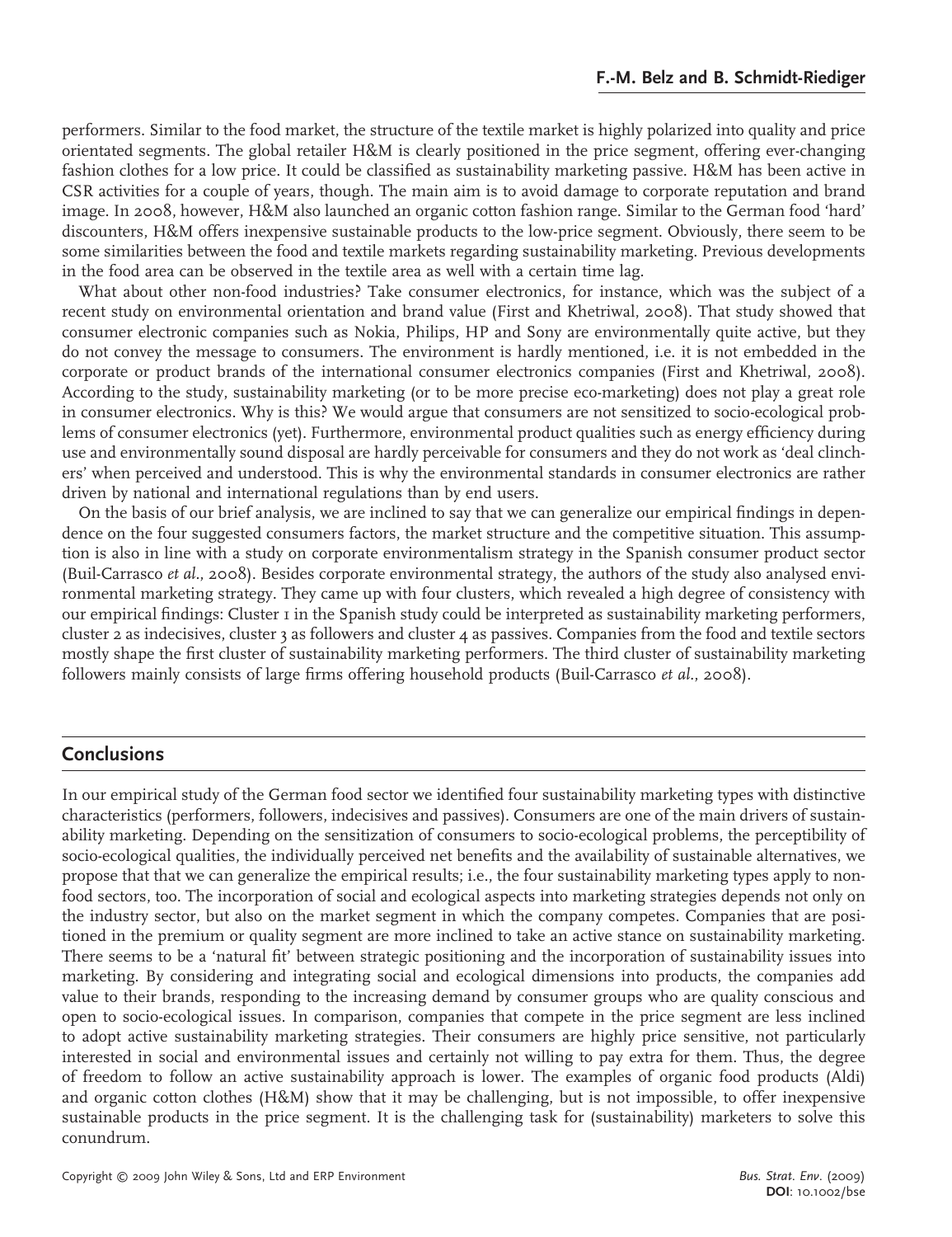#### **References**

- Arora S, Cason T. 1996. Why do firms volunteer to exceed environmental regulations? understanding participation in EPA's 33/50 Program. *Land Economics* **72**(4): 413–432.
- Arora S, Gangopadhyay S. 1995. Towards a theoretical model of voluntary overcompliance. *Journal of Economic Behavior and Organization* **28**(3): 289–309.
- Banerjee SB. 2001. Managerial perceptions of corporate environmentalism: interpretations from industry and strategic implications for organizations. *Journal of Management Studies* **38**(4): 489–513.
- Banerjee SB. 2002. Corporate environmentalism: the construct and its measurement. *Journal of Business Research* **55**(3): 177–191.
- Bansal P, Roth K. 2000. Why companies go green: a model of ecological responsiveness. *Academy of Management Journal* **43**(4): 717–736.
- Belz FM. 1995. *Ökologie und Wettbewerbsfähigkeit in der Schweizer Lebensmittelbranche*. Haupt: Bern.
- Belz FM. 2001. *Integratives Öko-Marketing, Erfolgreiche Vermarktung von ökologischen Produkten und Leistungen*. Gabler: Wiesbaden.
- Belz FM. 2003. Öko-Marketing in Europa. Ausprägungsformen und Einflussfaktoren. *Marketing ZFP* **25**(3): 169–182.
- Belz FM. 2004. A transition towards sustainability in the Swiss agri-food chain (1970–2000): using and improving the multi-level perspective. In *System Innovation and the Transition to Sustainability. Theory, Evidence and Policy*, Elzen B *et al.* (eds). Wiley: Cheltenham; 97–113.
- Belz FM. 2005. Nachhaltigkeits-Marketing: Konzeptionelle Grundlagen und empirische Ergebnisse. In *Nachhaltigkeits-Marketing in Theorie und Praxis*, Belz FM, Bilharz, M (eds). Gabler: Wiesbaden; 19–39.
- Belz FM. 2006. Marketing in the 21st century. *Business Strategy and the Environment* **15**(3): 139–144.
- Belz FM. 2008. Marketing in the age of sustainable development. In *System Innovation for Sustainability 1. Perspectives on Radical Changes to Sustainable Consumption and Production*, Tukker A *et al.* (eds). Greenleaf: Sheffield; 114–135.
- Belz FM, Hugenschmidt, H. 1995. Ecology and competitiveness in Swiss industries. *Business Strategy and the Environment* **4** (4): 229– 236.
- Belz FM, Peattie K. 2009. *Sustainability Marketing Management: a Global Perspective*. Wiley: Cheltenham; in press.
- Berry MA, Rondinelli DA. 1998. Proactive corporate environmental management: a new industrial revolution. *Academy of Management Executive* **12**(2): 38–50.
- Brunner M. 2004. Automotive industry. In *The Business of Sustainability. Building Industry Cases for Corporate Sustainability*, Steger U (ed.). Palgrave: Basingstoke; 75-98.
- Buil-Carrasco I, Fraj-Andres E and Matute-Vallejo J. 2008. Corporate environmentalism strategy in the Spanish consumer product sector: a typology of firms. *Business Strategy and the Environment* **17**(5): 350–368.
- CIAA, Confederation of Food and Drink Industries in Europe. 2006. *CIAA Annual Report 2006. The Voice of the European Food and Drink Industry*. Brussels.
- Crane A. 2000. Facing the backlash: green marketing and strategic reorientation in the 1990s. *Journal of Strategic Management* **8**(3): 277– 296.
- Del Brio JA, Junquera B. 2003. Influence of the perception of the external environmental pressures on obtaining the ISO 14001 standard in Spanish industrial companies. *International Journal of Production Research* **41**(2): 337–348.
- Delmas M, Toffel MW. 2004. Stakeholders and environmental management practices: an institutional framework. *Business Strategy and the Environment* **13**(4): 209–222.
- Dyllick T, Belz FM, Schneidewind U. 1997. *Ökologie und Wettbewerbsfähigkeit*. Hanser and NZZ: München.
- Dyllick T, Hockerts K. 2002. Beyond the business case for corporate sustainability. *Business Strategy and the Environment* **11**(2): 130–141.
- Elliott KA, Freeman RB. 2004. *White Hats or Don Quixotes? Human Rights Vigilantes in the Global Economy*, Centre of Economic Performance Discussion Paper 638, London.
- European Commission. 2003. *The New SME Definition. User Guide and a Model Declaration*. http://ec.europa.eu/enterprise/enterprise\_policy/ sme\_definition/sme\_user\_guide.pdf [16 January 2009].
- Fineman S, Clarke K. 1996. Green stakeholders: industry interpretations and response. *Journal of Marketing Studies* **33**(6): 715–730.
- First I, Khetriwal DS. 2008. Exploring the relationship between environmental orientation and brand value: is there fire or only smoke? *Business Strategy and the Environment*. www.interscience.wiley.com [16 January 2009].
- Fowler SF, Hope C. 2007. Incorporating sustainable business practices into company strategy. *Business Strategy and the Environment* **16**(1): 26–38.
- Flannery BL, May DR. 2000. Environmental ethical decision making in the U.S. metal-finishing industry. *Academy of Management Journal* **43**(4): 642–662.
- Gonzalez-Benito J, Gonzalez-Benito O. 2006. A review of determinant factors of environmental proactivity. *Business Strategy and the Environment* **15**(2): 87–102.
- Grabner-Kräuter S, Scharz-Musch A. 1999. ja! Natürlich: a success story. In *Greener Marketing. A Global Perspective on Greening Marketing Practice*, Charter M, Polonsky MJ (eds). Greenleaf: Sheffield; 316–324.
- Hahn T, Scheermesser M. 2006. Approaches to corporate sustainability among German companies. *Corporate Social Responsibility and Environmental Management* **13**(3): 150–165.
- Henriques I, Sadorsky P. 1996. The determinants of an environmental responsive firm: an empirical approach. *Journal of Environmental Economics and Management* **30**(3): 381–395.
- Henriques I, Sadorsky P. 1999. The relationship between environmental commitment and managerial perception of stakeholder importance. *Academy of Management Journal* **42**(1): 87–99.